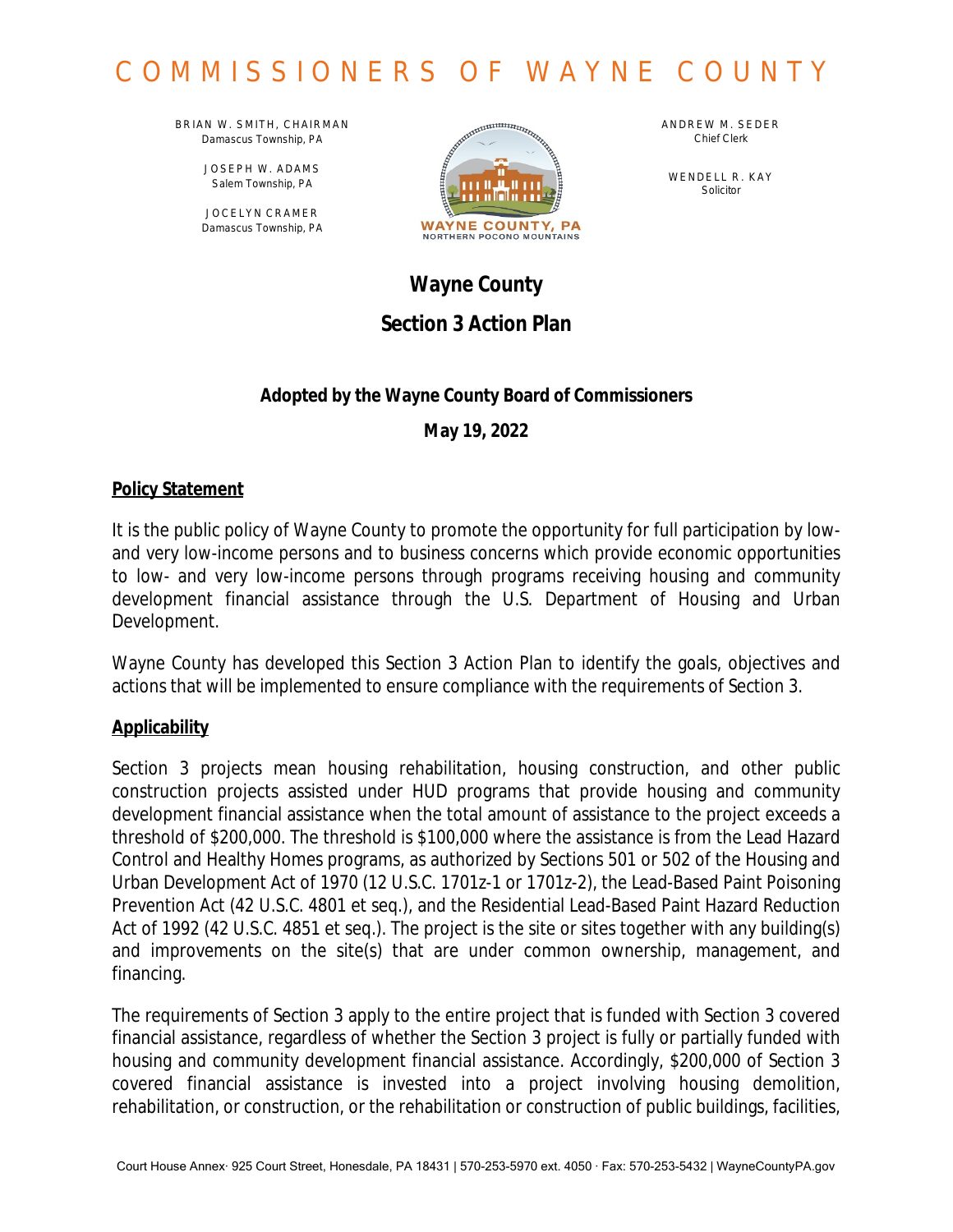or infrastructure, the requirements of Section 3 apply to the entire project, both HUD and non-HUD funded portions.

The threshold is \$100,000 where the assistance is from the Lead Hazard Control and Healthy Homes programs, as authorized by Sections 501 or 502 of the Housing and Urban Development Act of 1970 (12 U.S.C. 1701z-1 or 1701z-2), the Lead-Based Paint Poisoning Prevention Act (42 U.S.C. 4801 et seq) and/or the Residential Lead-Based Paint Hazard Reduction Act of 1992 (42 U.S.C. 4851 et seq.). Activities focused only on mitigating lead paint hazards only do not constitute housing rehabilitation.

#### **Section 3 Benchmarks**

It is the policy of Wayne County to the greatest extent feasible, to comply with the benchmarks established by the U.S. Department of Housing and Urban Development, as follows: 1) The benchmark for Section 3 workers is set at 25% percent or more of the total number of labor hours worked by all workers on a Section 3 project. 2) The benchmark for Targeted Section 3 workers is set at 5% percent or more of the total number of labor hours worked by all workers on a Section 3 project. The 5 percent for the Targeted Section 3 workers is part of the 25 percent threshold. If the benchmarks cannot be achieved, then Wayne County will provide evidence to demonstrate its qualitative efforts to achieve the benchmarks. The qualitative efforts may, for example, include but are not limited to the following:

1. Engage in outreach efforts to generate job applicants who are Targeted Section 3 workers.

2. Provide training or apprenticeship opportunities.

3. Provide technical assistance to help Section 3 workers compete for jobs (e.g. resume assistance, coaching).

4. Provide or connect Section 3 workers with assistance in seeking employment including drafting resumes, preparing for interviews, and finding job opportunities connecting residents to job placement services.

5. Hold one or more job fairs.

6. Provide or refer Section 3 workers to services supporting work readiness and retention (e.g. work readiness activities, interview clothing, test fees, transportation, child care).

7. Provide assistance to apply for/or attend community college, a four-year educational institution, or vocational/technical training.

8. Assist Section 3 workers to obtain financial literacy training and/or coaching.

9. Engage in outreach efforts to identify and secure bids from Section 3 business concerns.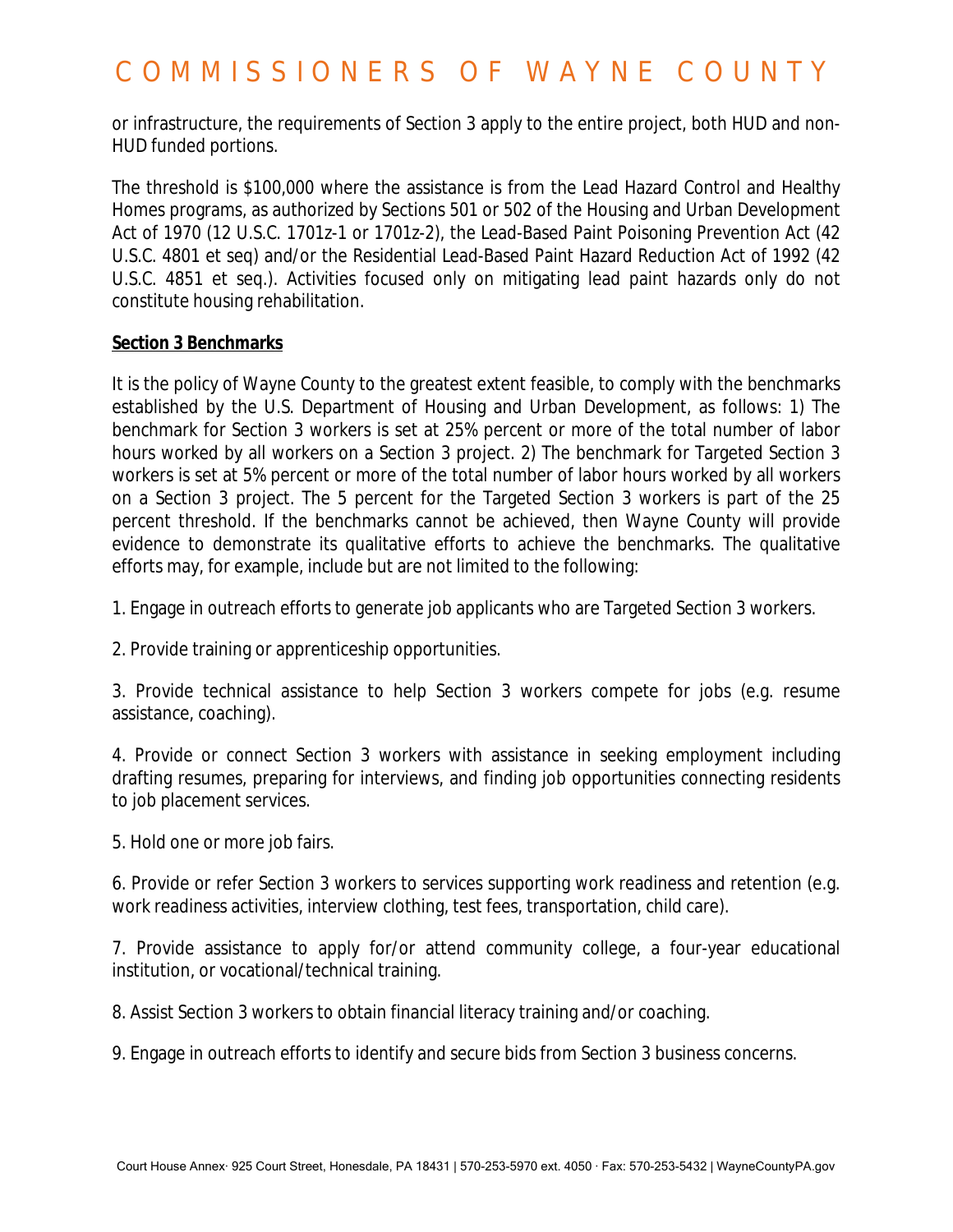10. Provide technical assistance to help Section 3 business concerns understand and bid on contracts.

11. Divide contracts into smaller jobs to facilitate participation by Section 3 business concerns.

12. Provide bonding assistance, guaranties, or other efforts to support viable bids from Section 3 business concerns.

13. Promote use of business registries designed to create opportunities for disadvantaged and small businesses.

14. Outreach, engagement, or referrals with the state on-stop system as defined in Section 121(3)(2) of the Workforce Innovation and Opportunity Act.

### **Section 3 Worker Certification Procedure**

The Section 3 Compliance Officer, Andrew Seder, will assist individuals who may identify as a Section 3 Worker or Targeted Section 3 Worker, who reside in the service area or the neighborhood of the Section 3 Project, and who are seeking preference in training and employment by completing and attaching a certification of Section 3 eligibility.

### **Assisting Contractors to Achieve Labor Hours Goals**

Wayne County will assist contractors with little or no experience in achieving Section 3 labor hours goals by:

- Requiring the contractor to present a list, to the Section 3 Compliance Officer, of the number of subcontracting and/or employment opportunities expected to be generated from the contracting opportunity.
- Providing the contractor with a list of interested and qualified Section 3 workers for construction projects.
- Providing contractors with a list of Section 3 business concerns interested and qualified for construction projects.
- Informing contractors of known issues that might affect Section 3 residents from performing job related duties.
- Reviewingthe new hire clause with contractors and subcontractors to ensure that the requirement is understood. It is not intended for contractors and subcontractors to terminate existing employees, but to make every effort feasible to employ Section 3 workers before any other person, when hiring additional employees needed to complete proposed work to be performed with HUD housing and community development financial assistance.

### **Evidence of Section 3 Business Concern Certification**

Self-certifications for Section 3 business concerns must be submitted to the Section 3 Compliance Officer of Wayne County prior to the submission of bids for approval. If the Section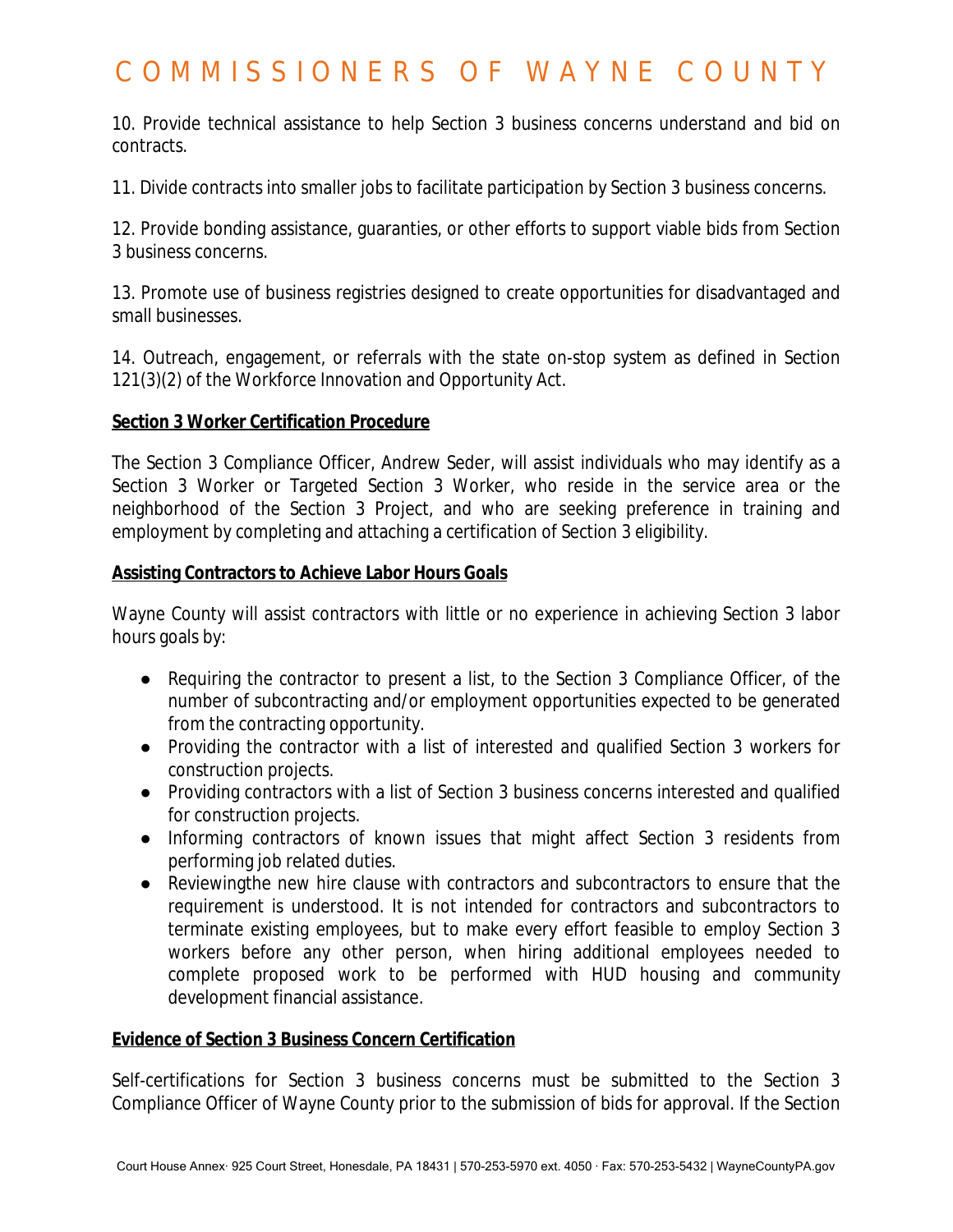3 Compliance Officer previously approved the business concern to be Section 3 certified, then the certification can be submitted along with the bid.

#### **Efforts to Award Contract Opportunities to Section 3 Business Concerns**

Wayne County will use qualitative methods to notify and encourage contracting opportunities with Section 3 business concerns. The list of qualitative methods is located at 24 CFR 75.25(b), but is not limited to those listed.

### **Recruitment and Training of Section 3 Workers and Targeted Section 3 Workers**

Wayne County will develop resources to improve training and employment opportunities for Section 3 Workers and Targeted Section 3 Workers by using, but not limited to the listed qualitative methods at 24 CFR 75.25(b).

#### **Contractor's Requirements in Employing Section 3 Workers and Targeted Section 3 Workers**

Under Wayne County's Section 3 Program, contractors and subcontractors are required to inform known Section 3 Workers and Targeted Section 3 Workers of employment opportunities, by providing the following:

- Names of the Section 3 Business Concerns to be used
- Estimates of the total number of labor hours needed to complete the contract
- Projected number of available positions, to include job descriptions and wage rates (construction wages consistent with federal or state prevailing wage)
- Efforts that will be used to find Section 3 Workers and Targeted Section 3 Workers

### **Section 3 Grievance Procedures**

To resolve complaints generated due to non-compliance through an internal process, the Pennsylvania Department of Community and Economic Development encourages submittal of such complaints to its Section 3 Compliance Officer as follows:

- Complaints of non-compliance should be filed in writing to the PA Department of Community and Economic Development and must contain the name of the complainant and brief description of the alleged violation of 24 CFR 75.
- Complaints must be filed within thirty (30) calendar days after the complainant becomes aware of the alleged violation.
- An investigation will be conducted if the complaint is found to be valid. The Section 3 Compliance Officer will conduct an informal, but thorough investigation affording all interested parties, if any, an opportunity to submit testimony and or evidence pertinent to the complaint.
- The Section 3 Compliance Officer will provide written documentation detailing the findings of the investigation. The PA Department of Community and Economic Development will review the findings for accuracy and completeness before it is